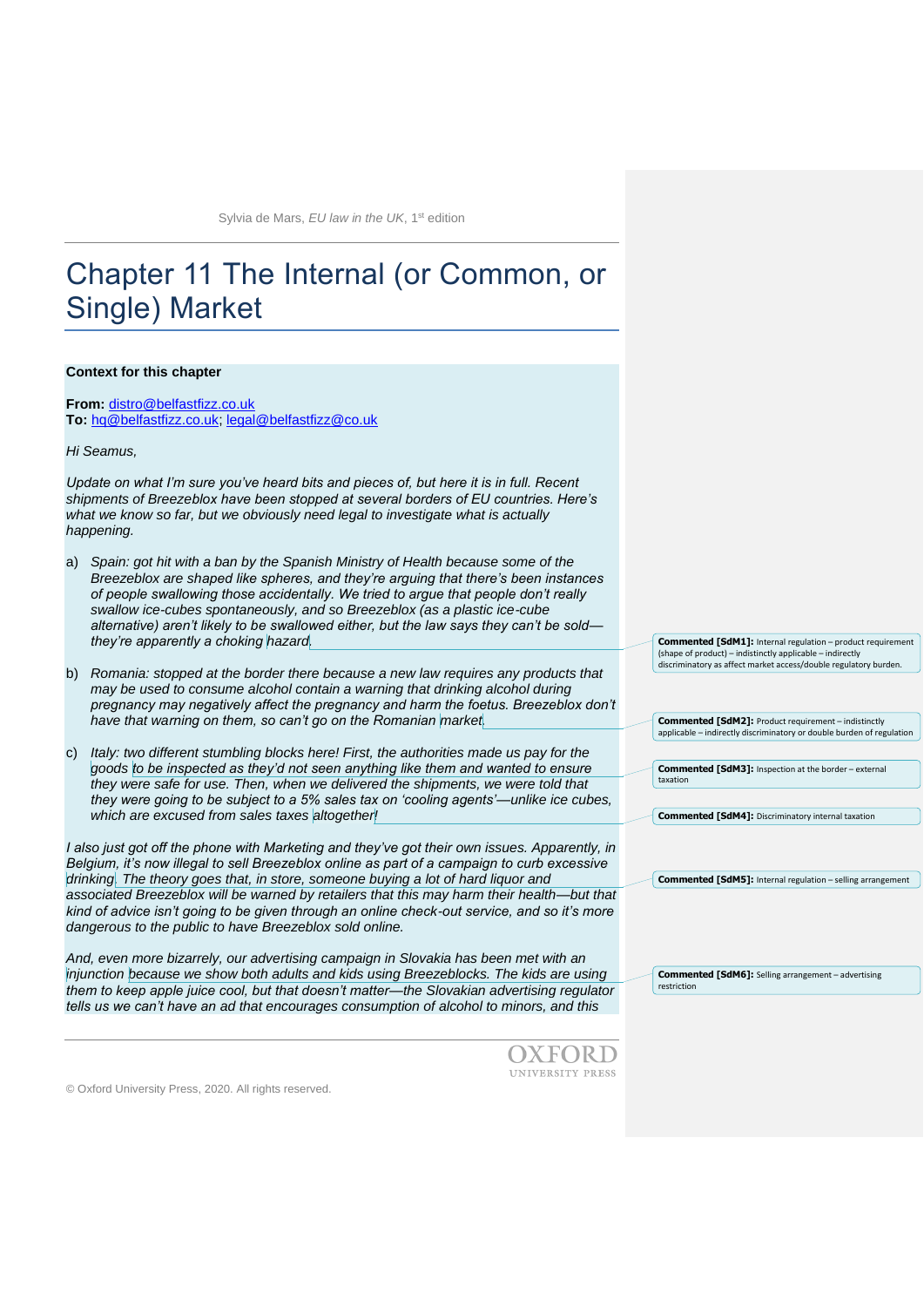*does that by suggesting that, something they're putting in juice, Mommy and Daddy might put in a gin and tonic!*

*I'm Cc-ing in legal, obviously, but thought I should keep you posted of what we're running into. Customers love what we're doing—reusable ice-cube alternatives that don't water down drinks!—but boy, are we facing a lot of issues trying to get our stuff to market in other countries.*

*Hope everything well, Aoife*

*Aoife Loughlin Head of Distribution Belfast Fizz Ltd*

## **Discussing the scenario**

Use the material in this chapter in order to write a response to Aoife on behalf of the legal department of Belfast Fizz Ltd. Treat each of the countries mentioned in her email as setting out a specific scenario, and explain how EU law applies to that scenario.

#### **Approaching the scenario**

This scenario takes the form of a fairly standard law exam question at university: it describes a factual scenario that has legal repercussions, and in your answer, you are expected to give 'advice' (in this case to Aoife, on behalf of her company's legal department) on what those legal repercussions are.

What you are required to do is go through the scenario, paragraph by paragraph, and see what the *facts* are and what *law* applies to those facts. Assessing that combination of *law*  and *facts* will enable you to demonstrate that you not only understand how the law works in the abstract, from having read Chapter 11 in the book, but you are able to apply it to a particular situation that you have not seen before.

The majority of the work you need to do in order to give Aoife accurate advice will have been done as you answered the '**Discussing the scenario**' boxes throughout Chapter 11. They are addressed here in turn—with a small conclusion at the end on how to summarize this as advice to Aoife (per country).

#### **Discussing the scenario**

Are any of the measures alluded to by Aoife in the scenario at the start of the chapter prohibited by Articles 28-30 TFEU?

The first step in answering a problem question about any of the four freedoms is determining *which* Treaty provisions apply to that scenario. From reading Chapter 11, you will know that Articles 28–30 TFEU deal with *external taxation—*e.g. charges that arise at the border. Going through each of the countries that Aoife mentions in her scenario, you should arrive at the conclusion that **Italy** *may* be applying external taxation that is contrary to Article 28 TFEU. The health inspections there should not be charged for, unless they

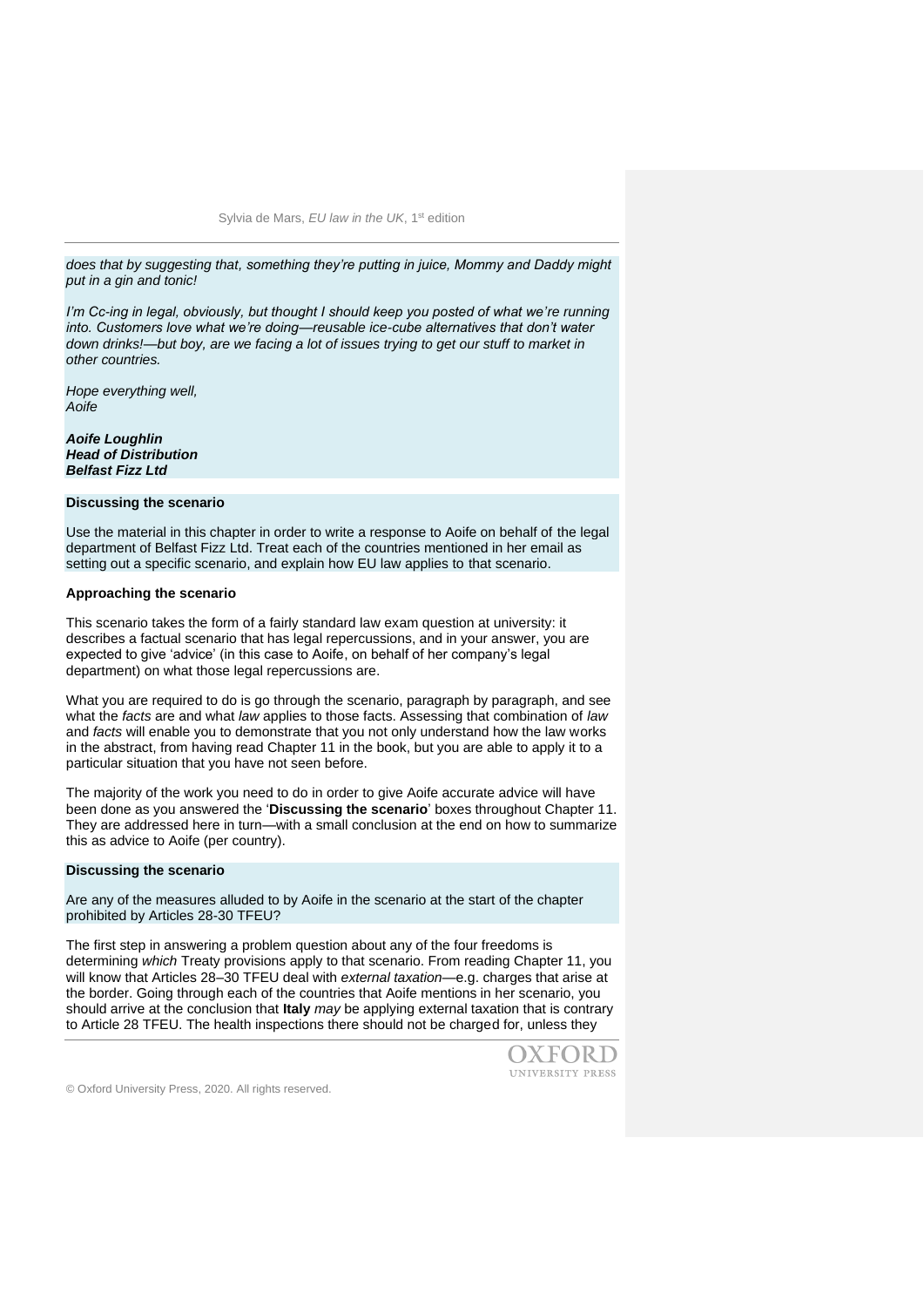are covered by the specific exemption for inspections that are required under EU law and if they are not, they should be reimbursed.

#### **Discussing the scenario**

Are any of the situations set out by Aoife in the scenario at the start of the chapter captured by Article 110 TFEU? If so, do you think that a tax is being applied to *similar*  products or products that are in *competition* with each other?

Article 110 TFEU regulates internal taxation—or taxes applied to products once they have passed a country's border and are ready to enter its market. Looking at the different country scenarios again, there is only one country that is charging *taxes* on Breezeblox in a way that may be contrary to the Treaty. **Italy** is thus once again the potential culprit here.

The first tax for 'inspections' was charged at the border, but a *sales tax* on 'cooling agents' is an internal tax. Internal taxation is not prohibited by Article 110 TFEU *unless* it is directly or indirectly discriminatory. A little more work is therefore required here to determine if Italy is doing anything contrary to EU law.

The facts inform you that Breezeblox are being subjected to this 'cooling agents' tax, but ice cubes are not. This prompts you to consider if Breezeblox are *similar* to ice cubes, and if not, if they are perhaps in *competition* with ice cubes. And what we care about here, when marking an answer, is that you are *considering* these issues in full. It does not matter what your conclusion is as long as you are able to apply relevant case law and make a coherent argument. Do you think ice cubes and Breezeblox are 'similar'? Use *Johnny Walker* to explain why, unlike in that case, these products are highly interchangeable. Alternatively, if you do not think they are interchangeable (for example, because Breezeblox don't *melt* and thus have different qualities even if the products do share a purpose), consider if they may be in competition with each other. For example, if ice is difficult to come by, would people purchase Breezeblox?

End your consideration by making clear whether or not you think Italy's 'cooling agent' tax is contrary to Article 110 TFEU because it treats imported products differently than similar/competitive products produced domestically. Then explain what the effects of finding a violation of paragraph 1 or 2 of Article 110 TFEU requires Italy to do with its tax, as you may have also picked up from Chapter 11.

#### **Discussing the scenario**

Do you think any of the measures taken by Spain, Romania, Belgium, or Slovakia (as described in Aoife's email in the scenario at the start of the chapter) are quantitative restrictions? Are any of them MEEs?

Quantitative restrictions would be simple product 'bans' or product quotas. From looking at the facts of the scenario, it may appear that Spain and Romania are engaged in quantitative restrictions of the simple 'ban' variety—and I would not penalize a student who came to that conclusion about either situation.

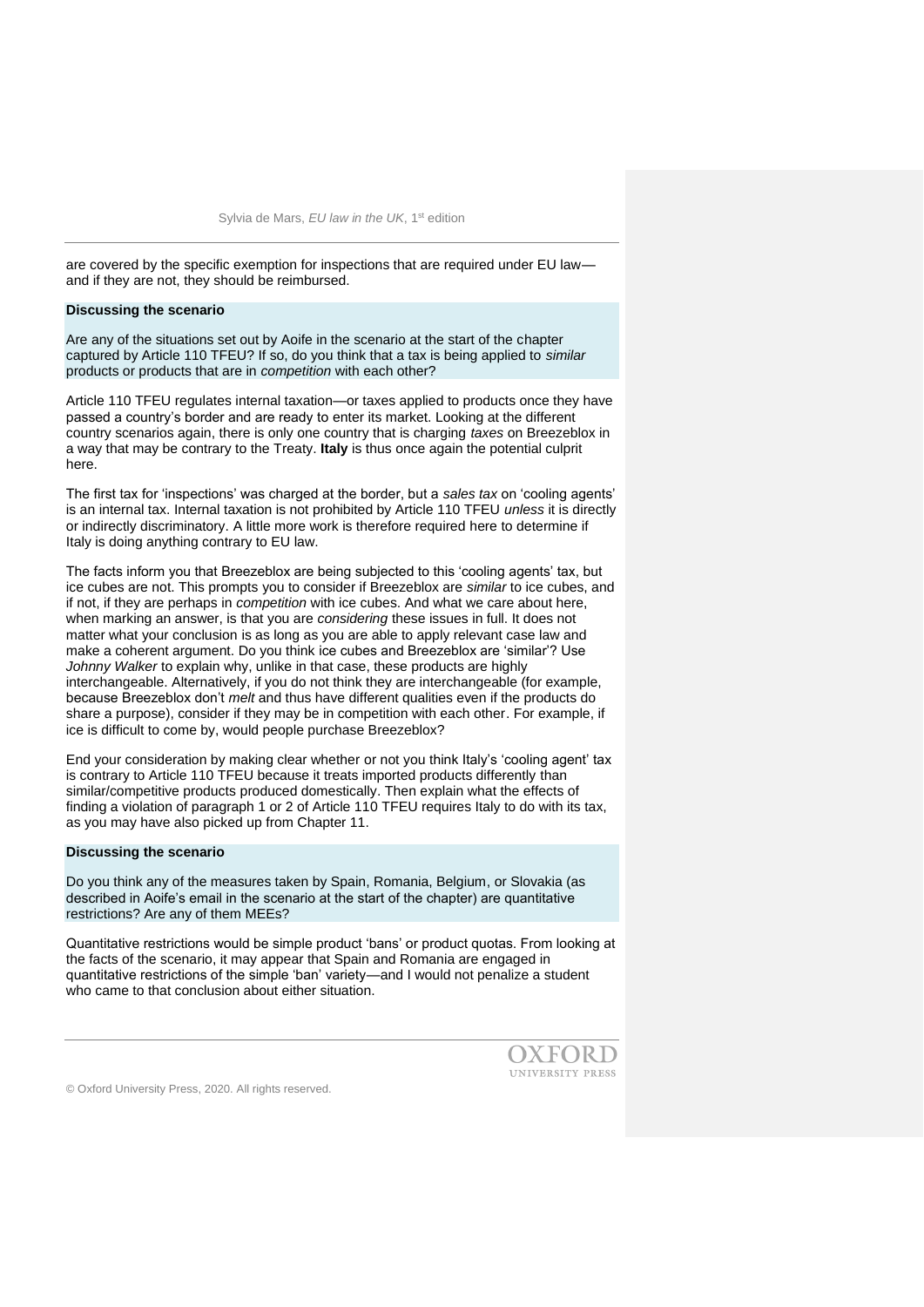However, after reading the chapter, you should be able to recognize that these scenarios are similar to ones the CJEU has considered—and it considered them as MEEs. The distinction the CJEU makes is that the measures in Spain and Romania do not allow the products to be *sold* as they are in those countries. That is different from an import prohibition altogether, and so the CJEU is likely to treat it as an MEE rather than a 'quota' or 'ban'. If you look at its case law over time—for example *Mars* and *Rau—*it becomes clear that issues that affect packaging or product shape, for instance, are likely to be treated as MEEs under *Dassonville* rather than as quantitative restrictions outright.

The measures adopted by Belgium and Slovakia are different, however. They do not stop Breezeblox from fully entering the market, but they preclude them being sold in specific ways, or they prohibit advertising campaigns intended to *help* sell them. These are the types of measures that are caught by the *Dassonville* definition of MEE: they will hinder intra-EU trade.

#### **Discussing the scenario**

Reconsider the measures that you identified as MEEs before. Which of them are product requirements under *Keck*, and which are selling arrangements? Are the ones that are selling arrangements *discriminatory* or *not discriminatory*? Why does the distinction matter?

This is where distinctions become clearer between Spain and Romania's measures, on one hand, and Belgium and Slovakia's on the other.

The reason Spain and Romania's measures look like quantitative restrictions is because they are MEEs that directly affect *the nature of the product*. Requiring Breezeblox to be a different shape, or requiring their packaging to be changed, requires the product to be remanufactured before it can be sold in Spain or Romania. We know from *Cassis* that EU free movement of goods law precludes a double regulatory burden like that unless it can be justified—and *Keck* does not change that finding. These two measures are thus product requirements, and remain contrary to Article 34 TFEU.

The Belgian and Slovak measures, on the other hand, do not affect the *nature of the product*. They affect *where the product can be sold*, and *how the product can be advertised*. These are, under *Keck*, selling arrangements.

The Belgian measure requires Breezeblox to be sold in-store and not online so that specific health advice can be extended to consumers. Is that a discriminatory or nondiscriminatory measure? This requires a little bit of further thinking after reading about CJEU case law in this area. It might sound like Breezeblox are treated in the same way as are all domestic products—but does that make this measure non-discriminatory? Or does it affect imported products more than it would domestic products? If you can make a case for the latter, it is an indirectly discriminatory measure. If you cannot, then this is a nondiscriminatory measure. Key here is that the facts *are* distinct from the CJEU case law, such as *Doc Morris*, considering the requirement of a *physical presence* in another Member State. This does not require Belfast Fizz to set up an office in Belgium, but requires Breezeblox (much like any other product that can be put in alcohol?) to be sold *in a shop*. If you analyse that in your answer, it does not matter what conclusion you reach.

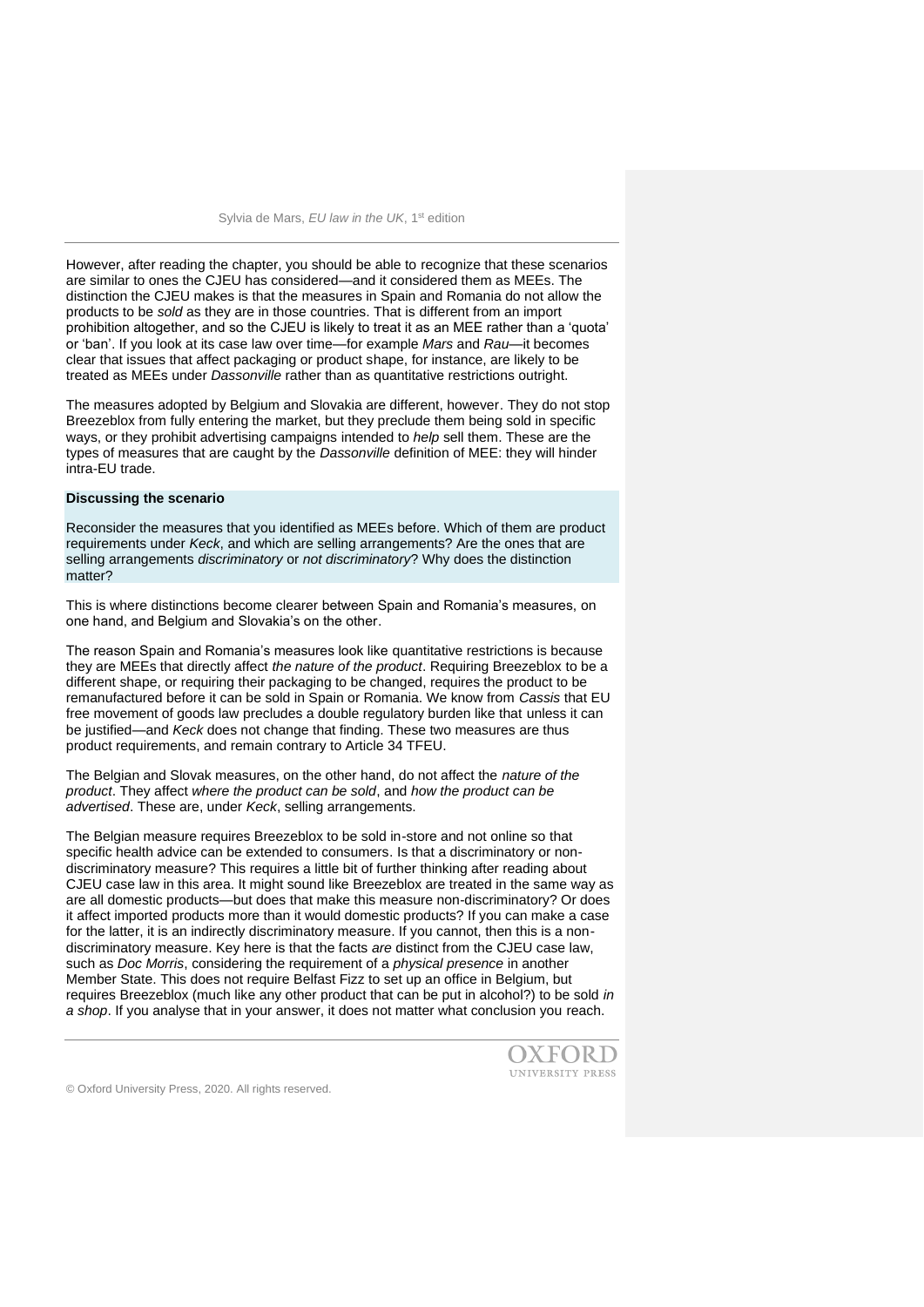Similarly, the Slovak advertising regulation appears to apply to all products, whether imported or exported, and so appears non-discriminatory. However, can you make a case that an advertising ban affects imported products more than it does domestic products? If so, this may be an indirectly discriminatory measure.

Why does this matter? *Keck* has excluded non-discriminatory selling arrangements from the scope of Article 34 TFEU. Therefore, if you conclude that the Slovak measure is *not*  discriminatory, you are hereby excused from considering if it can be justified, and should simply find that it is not contrary to the EU Treaties.

#### **Discussing the scenario**

Consider the Slovak advertising rules described in the scenario. Would these be caught by a *Keck* examination? What about by a 'market access' examination? Which is easiest to demonstrate, do you think?

We did the *Keck* examination in response to the previous '**Discussing the scenario**' prompt. You could find here that the Slovak advertising rules are indirectly discriminatory, because they may affect imported products more than they do domestic products. Breezeblox are new—and, without encouragement, Slovak people may not wish to buy them.

However, the CJEU case law on this type of advertising seems to consistently apply the 'market access' test, which seems significantly simpler. If we consider cases like *Gourmet*  and *De Agostini*, we find that the CJEU did not examine if these advertising regulations were discriminatory, but focused on how they would make market access for imported products significantly more complicated.

After reading the entirety of Chapter 11, therefore, you *should* be concluding that, under current CJEU case law, the Slovak advertising measures are contrary to Article 36 TFEU because they impede market access for imported products (regardless of whether you thought they were discriminatory!).

## **Discussing the scenario**

Consider the taxes applied by Italy in the scenario at the start of the chapter. Do you think any of these can be justified? If so, on what grounds?

The Article 28 TFEU-violating border tax *cannot* be justified, as Chapter 11 explained. As per *Chemial Farmaceuti*, discriminatory internal taxation can potentially be justified, where Member States explain that they are pursuing a legitimate policy aim, and the design of their internal taxes does not expressly 'protect' domestic industry. Can you think of a legitimate policy aim for the tax on 'cooling agents'? It seems unlikely to be motivated by environmental concerns *or* financial ones, since the primary competing product excluded from the tax appears to be *ice cubes*—of which there is no shortage!

You are welcome to get creative here and argue that the policy can be justified, and we do not expect you to be an expert on anything like the Italian ice cube market or its water supplies. Your primary job here is to consider what we know about the CJEU's requirements from the case law, and to then apply that to *this* scenario.

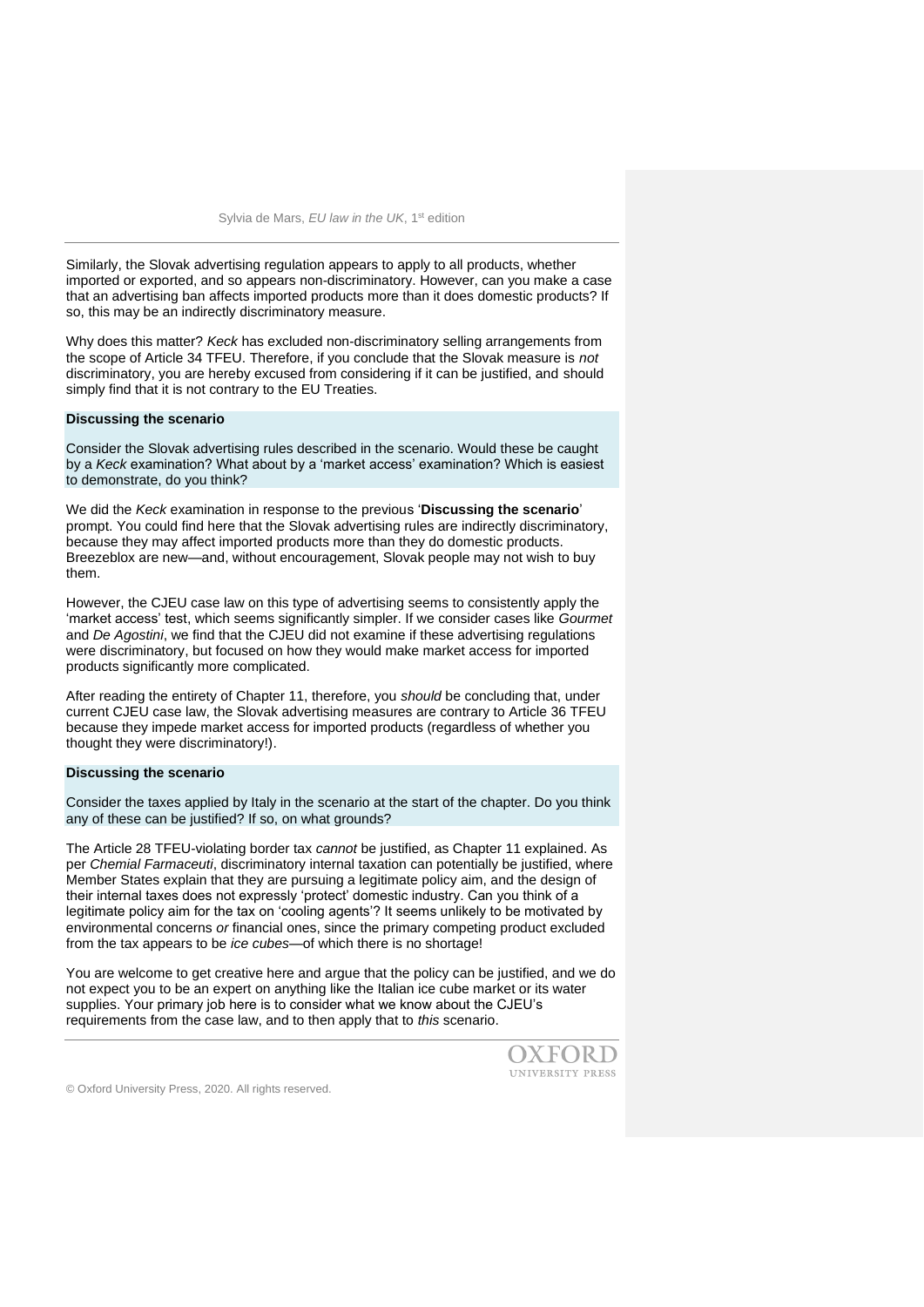#### **Discussing the scenario**

Consider the actions of Spain, Romania, and Belgium as set out in Aoife's email. Do you think they can be justified under Article 36 TFEU?

Article 36 TFEU sets out three, finite exemptions that can be used to justify both directly and indirectly discriminatory measures: **public policy**, **public security**, and **public health**.

The Romanian and Belgian measures are clearly taken in light of **public health** concerns. The Spanish measure is a little more tenuous—is 'stopping people from choking' a legitimate public health concern, or might it instead be a **public policy** goal? Regardless, you should be able to fit all three of these measures into one of the Article 36 TFEU exemptions fairly easily. (We will revisit whether that makes the measures justifiable or not!)

## **Discussing the scenario**

Which of the national measures highlighted in Aoife's email do you think are caught by Article 34 TFEU but are *indirectly* discriminatory? Can you think of a mandatory requirement that may justify them?

In practice, *all* the measures discussed in the scenario (bar Italy's) are at most indirectly discriminatory. None set out to specifically target imported goods—but where they have negative effects, those are likely to be felt more strongly by imported products than they are by domestically produced products. All of these measures thus qualify for a 'mandatory requirement' defence.

As we already determined that the majority of these measures can be justified under **public health**, your main job here is to indicate whether you think that the measures are directly or indirectly discriminatory—public health is both an Article 36 TFEU and a mandatory requirement justification, and as discussed in Chapter 11, the CJEU does not tend to specify which of the two it is deciding a measure under. You could also suggest that the Spanish measure may be justifiable under a mandatory requirement of **consumer protection**, and that this is a little more persuasive than a public health argument.

#### **Discussing the scenario**

Consider all the scenarios in Aoife's email that entail violations of Article 34 TFEU but that you think can be justified (via Article 36 TFEU or mandatory requirements). Are the measures taken by these Member States proportionate? Consider possible alternatives that could have been taken.

Here, you can start summarizing your findings per country.

Spain adopted an indirectly discriminatory measure that violates Article 34 TFEU—but it may be justifiable by a **public health** defence (whether Article 36 TFEU or mandatory requirement), or a **consumer protection** (mandatory requirement) defence. However, CJEU case law on proportionality (such as the *German Beer Purity Law* case, or *Rau*) suggests that, rather than *banning* Breezeblox, consumers could be warned about

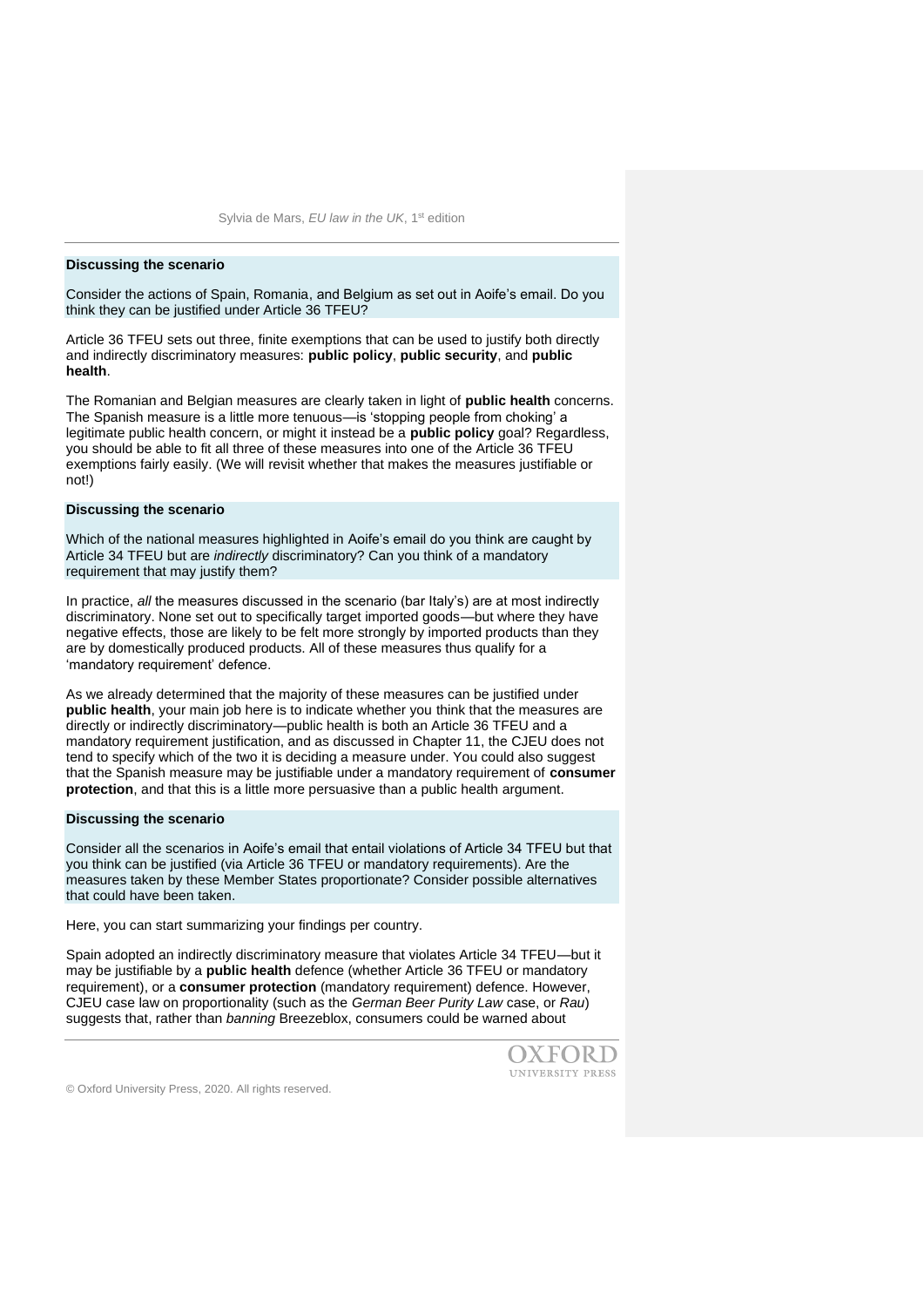Breezeblox via additional information provided with the product, such as a label. As such, this measure is likely to be seen as disproportionate and unjustifiable.

Romania adopted an indirectly discriminatory measure that violates Article 34 TFEU, but it may be justifiable by a **public health** defence (whether Article 36 TFEU or mandatory requirement). A proportionality assessment here is slightly different, because the requirement set by Romania *is* to label. Can you think of a less trade-restrictive way to provide the relevant information? If not, this measure is likely to be seen as proportionate and justifiable.

Belgium, if you conclude that the measure is *not* a non-discriminatory selling arrangement, has adopted an indirectly discriminatory measure that violates Article 34 TFEU, but it may be justified by a **public health** defence (whether Article 36 TFEU or mandatory requirement). Much like the Spanish measure, however, the CJEU may find that something like an online warning at check-out would achieve a similar aim to having a retailer comment on the dangers of excessive drinking, and this would be less traderestrictive for product manufacturers in a different Member State.

Slovakia adopted an indirectly discriminatory measure that violates Article 34 TFEU—but, again, it may be justifiable by a **public health** defence (whether Article 36 TFEU or mandatory requirement). Is this total advertising ban of commercials that may encourage children to want to drink alcohol proportionate? Here, it may be possible to think of alternatives, such as time-restricted advertising hours, or warnings *around* the commercial that children should not drink. Alternatively, you might think that the total ban is an appropriate way to achieve the Slovak government's goals. What matters most of all is not your conclusions but that you address the issue of proportionality in some way.

#### **Summary**

As Aoife's legal team, you should be telling her the following:

- The Spanish measure is an indirectly discriminatory product requirement that is contrary to Article 34 TFEU, and if challenged, it is likely to be seen as disproportionate for the aim of protecting public health. A challenge should be pursued and should succeed.
- The Romanian measure is an indirectly discriminatory product requirement that is contrary to Article 34 TFEU, but can be justified on public health grounds. Determine if you think that the measure is proportionate—and whether a challenge is likely to succeed.
- The Italian measures are both external taxation contrary to Article 28 TFEU, and internal taxation that is contrary to Article 110 TFEU. Violations of Article 28 TFEU cannot be justified. Determine if you think the internal taxation is discriminatory against *similar* products or *products in a competitive relationship*, and whether it can be justified. A challenge against Italy should in any event be started, as the external taxation measure is contrary to EU law.
- The Belgian measure may be found to be an indirectly discriminatory selling arrangement that is contrary to Article 34 TFEU, and a public health justification for it is unlikely to succeed as it is disproportionate. However, you can also make a case for it being a non-discriminatory selling arrangement, as it does *de facto* apply